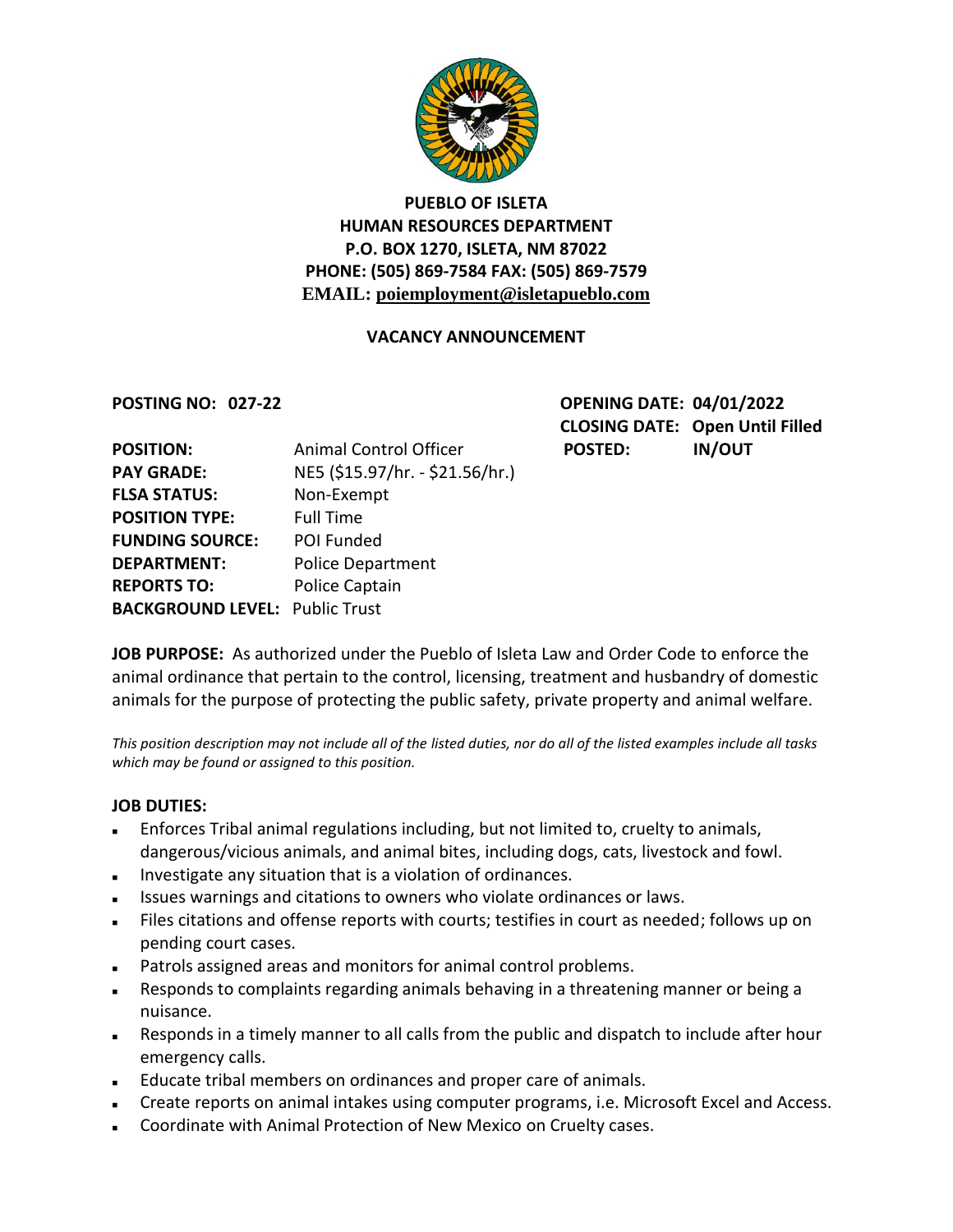- Picks up stray and surrendered animals and transport to Valencia County Animal Shelter.
- Checks on animal traps located in various areas and those issued to residents.
- Assist residents in catching their loose dogs and cats.
- **Maintain inventory and supplies as needed.**
- Coordinates with IHS, Recreation Center and local Schools on community rabies vaccination events and Bit/Safety Awareness.
- Designs and post fliers and posters for public events including rabies clinics and animal cruelty awards.
- Maintains a clean workspace and equipment to including truck, office, tools and animal cages.
- Drives vehicles in all weather conditions.
- Ensures that vehicle is maintained in a safe operating condition by scheduling routine maintenance.
- **Performs other duties as assigned.**

#### **SUPERVISION RESPONSIBILITIES:** N/A

#### **MINIMUM QUALIFICATIONS/REQUIREMENTS:**

- High School Diploma/GED.
- Animal Control Certification within 1 year of employment.
- Valid New Mexico driver's license with ability to meet Pueblo of Isleta liability insurance requirements and maintain eligibility for insurance.
- **Must pass background check for position.**
- **Must be able to comply with the Pueblo of Isleta Drug Free Workplace policies.**

#### **KNOWLEDGE, SKILL AND ABILITY REQUIREMENTS:**

- Knowledge of Biosecurity and prevention of Diseases.
- Knowledge of applicable federal, state, county and local laws, regulations, and requirements.
- Knowledge of animal control methods and techniques.
- Skill in the use of a variety of animal control methods and techniques.
- Skill in operating various word-processing, spreadsheets and database software programs.
- Ability to be tribally commissioned.
- Ability to evaluate situations or information to determine compliance with animal or natural resource standards.
- Ability to use tranquilizer gun.
- **Ability to exercise independent judgment.**
- Ability to work independently and meet strict time lines.
- Ability to communicate efficiently and effectively both verbally and in writing.
- Ability to establish and maintain good working relationships with the individuals of varying social and cultural backgrounds.
- Ability to be on call 24 hours a day, 7 days a week, 365 days a year in the event of emergencies, disasters, or traditional activities.

#### **PHYSICAL DEMANDS:**